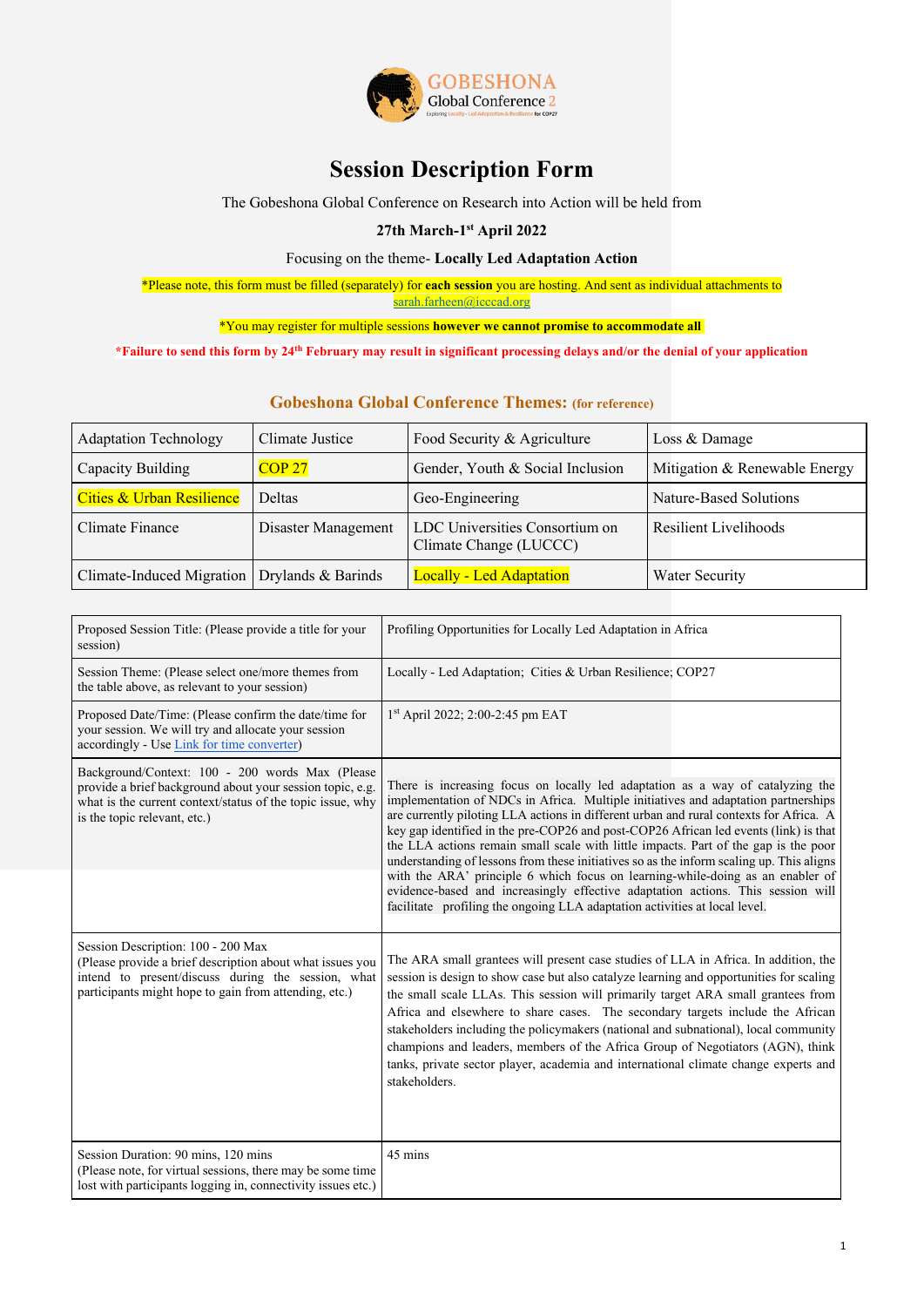

**Additional Comments:** (Please provide any additional comments/remarks you may have regarding your session)

| <b>Section B:</b> Agenda & Format of Session                                                                                                                                               |                                                                                                                                                                                                                                                                                                                 |                                                                                                                                                         |  |  |
|--------------------------------------------------------------------------------------------------------------------------------------------------------------------------------------------|-----------------------------------------------------------------------------------------------------------------------------------------------------------------------------------------------------------------------------------------------------------------------------------------------------------------|---------------------------------------------------------------------------------------------------------------------------------------------------------|--|--|
| <b>Details</b>                                                                                                                                                                             | <b>Responses</b>                                                                                                                                                                                                                                                                                                |                                                                                                                                                         |  |  |
| <b>Session Format: Please state a</b><br>brief description of the format of<br>your session, e.g. Presentations<br>with Q/A, Panel Discussions,<br>Group work with breakout rooms,<br>etc. | The session will encompass at least 5 case presentations by the ARA small grantees from Africa and<br>elsewhere and reflective plenary discussion and Q&A session. Each case presentation will take 7 minutes.<br>The remaining time (15 mins) will allocated to reflective plenary discussion and Q&A session. |                                                                                                                                                         |  |  |
| <b>Estimated Agenda</b> (please add as many rows as necessary)                                                                                                                             |                                                                                                                                                                                                                                                                                                                 |                                                                                                                                                         |  |  |
| <b>Time of Activity</b>                                                                                                                                                                    | <b>Facilitator/Team members</b>                                                                                                                                                                                                                                                                                 | <b>Description of Activity</b>                                                                                                                          |  |  |
|                                                                                                                                                                                            | Dr Joanes Atela                                                                                                                                                                                                                                                                                                 | <b>Coordinator of the session</b>                                                                                                                       |  |  |
|                                                                                                                                                                                            | <b>Prof Felix Kalaba</b>                                                                                                                                                                                                                                                                                        | <b>Moderator</b>                                                                                                                                        |  |  |
|                                                                                                                                                                                            | Haron Akala & Tom Randa                                                                                                                                                                                                                                                                                         | <b>Case presenter: Africa Research and Impact Network</b><br>(ARIN), Kenya                                                                              |  |  |
|                                                                                                                                                                                            |                                                                                                                                                                                                                                                                                                                 | Using community adaptation labs to develop climate risk<br>maps for local action planning and policy influence in<br>Mukuru informal settlement, Kenya. |  |  |
|                                                                                                                                                                                            | KDI rep                                                                                                                                                                                                                                                                                                         | Case presenter: Kounkuey Design Initiative, Kenya                                                                                                       |  |  |
|                                                                                                                                                                                            |                                                                                                                                                                                                                                                                                                                 | Living Data Hubs (LDH): putting data and knowledge in the<br>hands of urban resilience pioneers                                                         |  |  |
|                                                                                                                                                                                            |                                                                                                                                                                                                                                                                                                                 | Case presenter: Green Resources Limited, Rwanda                                                                                                         |  |  |
|                                                                                                                                                                                            |                                                                                                                                                                                                                                                                                                                 | Building the resilience of communities with increased local<br>adaptive capacity to climate change in Nyabihu District.                                 |  |  |
|                                                                                                                                                                                            | SDI rep                                                                                                                                                                                                                                                                                                         | Case presenter: Shack Dwellers International, Kenya                                                                                                     |  |  |
|                                                                                                                                                                                            |                                                                                                                                                                                                                                                                                                                 | The Uptake of climate action financing for community<br>adaptation plan implementation and local climate actions in<br>Nairobi.                         |  |  |
|                                                                                                                                                                                            |                                                                                                                                                                                                                                                                                                                 | Case presenter: The Conservation Society of Sierra Leone<br>(CSSL), Sierra Leone                                                                        |  |  |
|                                                                                                                                                                                            |                                                                                                                                                                                                                                                                                                                 | Climate-smart fisheries management for sustainable and<br>resilient coastal communities.                                                                |  |  |

|  | Case presenter: Global Water Partnership Tanzania (GWPTZ),<br>Tanzania<br>Building the capacity of the water sector in Tanzania and<br>Zanzibar to develop bankable climate-resilient projects. |
|--|-------------------------------------------------------------------------------------------------------------------------------------------------------------------------------------------------|
|  | Case presenter: Kasa Initiative Ghana, Ghana<br>Enhancing adaptive strategies to cope with climate-induced<br>coastal erosion in Ghana (ESCOCEG).                                               |